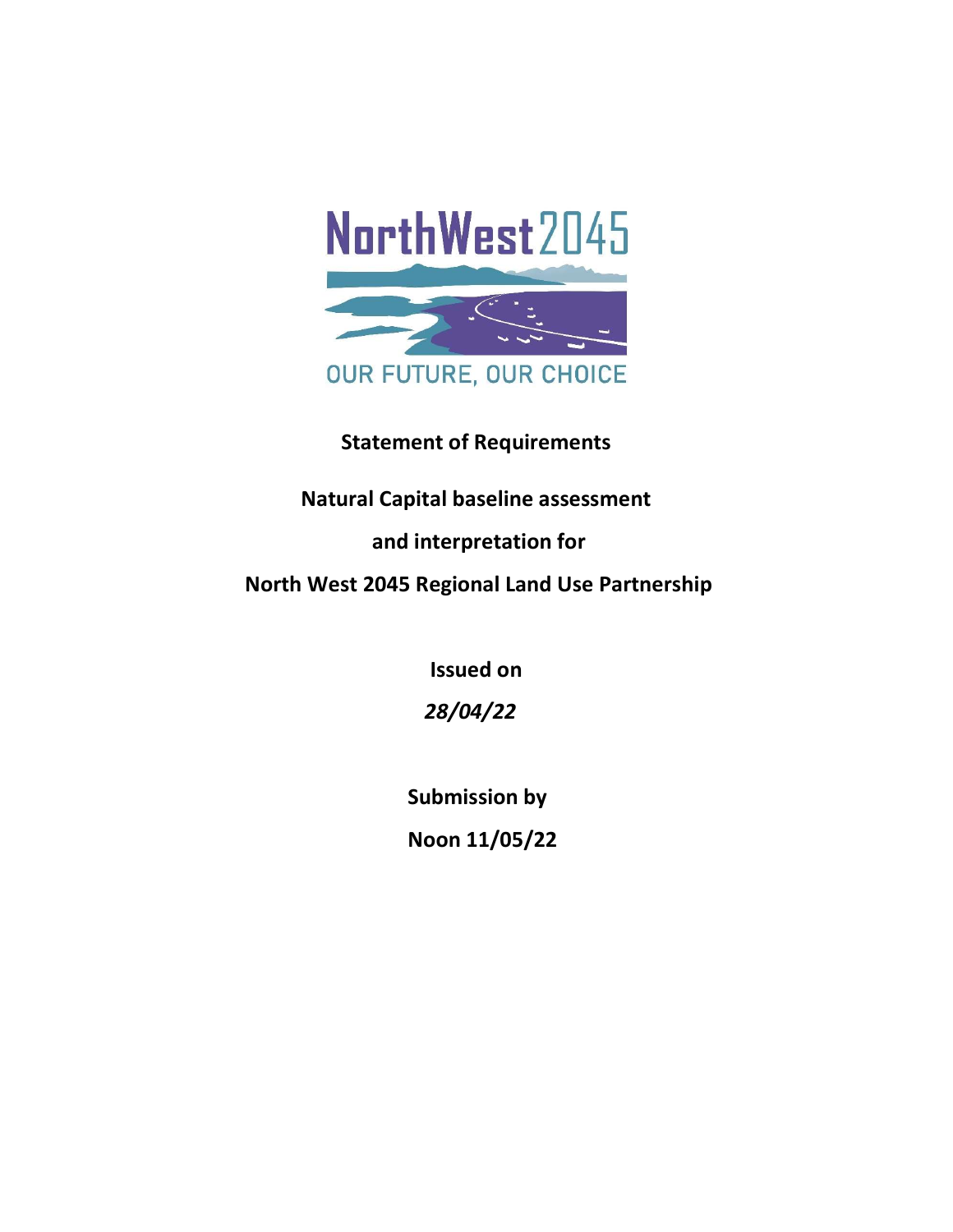

Scottish Wildlife Trust<br>Harbourside House<br>110 Commercial Street<br>Edinburgh<br>EH6 6NF

© Scottish Wildlife Trust 2022<br>Contains OS data © Crown Copyright and database right 2020<br>Contains data from OS Zoomstack

Scale at A4: 1:500,000

19/04/2022

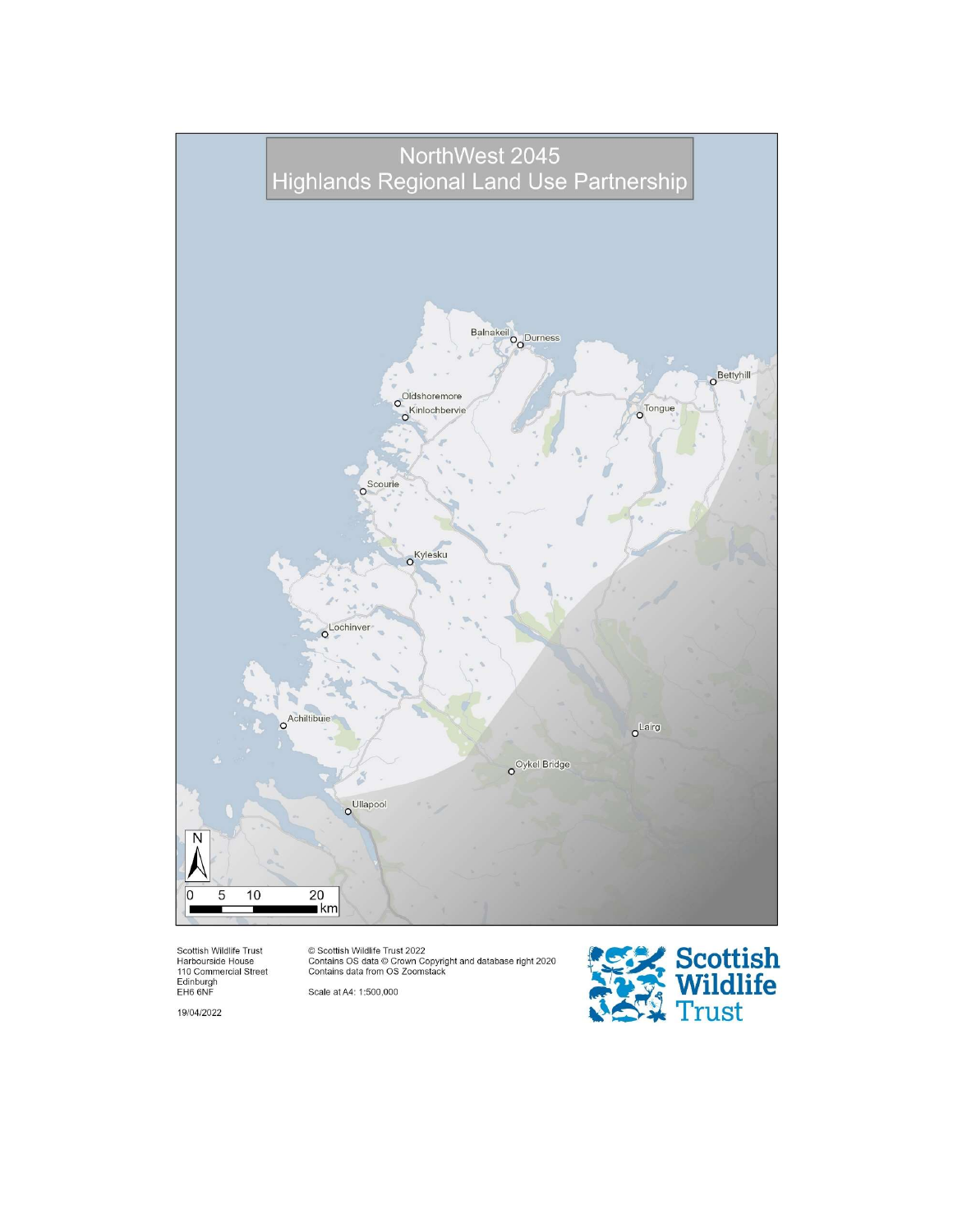#### Invitation to Tender: Natural Capital baseline assessment and interpretation

The NW2045 Highlands Regional Land Use Partnership (RLUP) is seeking a contractor to carry out a natural capital baseline assessment of the project area<sup>i</sup>.

This initial natural capital assessment needs to provide a baseline of the natural capital assets in the region and communicate these in simple plain English terms to a broad range of stakeholders within the local community. This baseline assessment will be built upon in the future to help inform decision making around land management options in the region. The aim of the assessment is to inform the ongoing work of a Regional Land Use Framework.

#### Background

The North West2045 project has been established by a diverse group of local organisations with a common desire to see a future where our communities thrive economically, socially, and environmentally. We want our population to grow sustainably, job opportunities to broaden and average salaries to rise. We think this will require a resilient and diverse economic base which encourages best use of our natural assets while enhancing local skills and opportunities. Further details, including those involved in the project, can be found here. www.northwest2045.scot

RLUPs are one way the Scottish Government hopes to help achieve Scotland's climate targets through land use change. Scottish Government reaffirmed their commitment to support the emergence of RLUPs from 2021 (with the 5 pilot areas) and for Regional Land Use Frameworks (RLUFs) to be developed by 2023.

Further on the background to the RLUPs can be found on the Scottish Government's blog here and from the Land Commission here.

Each RLUF will identify opportunities for land use change at a landscape level to tackle the twin climate change and environment crises. The RLUFs should take a broad natural capital approach to land use change that facilitates the delivery of wider environmental goals as set out in the Scottish Government 2020 Environment Strategy and socioeconomic benefits, alongside the delivery of climate change targets.

The pilot projects are set up to develop the wider Scottish approach to RLUPs which should enable national and local government, landowners, stakeholders and local communities to work together to find ways to optimise land use in a fair and inclusive way - meeting local and national objectives and helping achieve Scotland's climate change targets.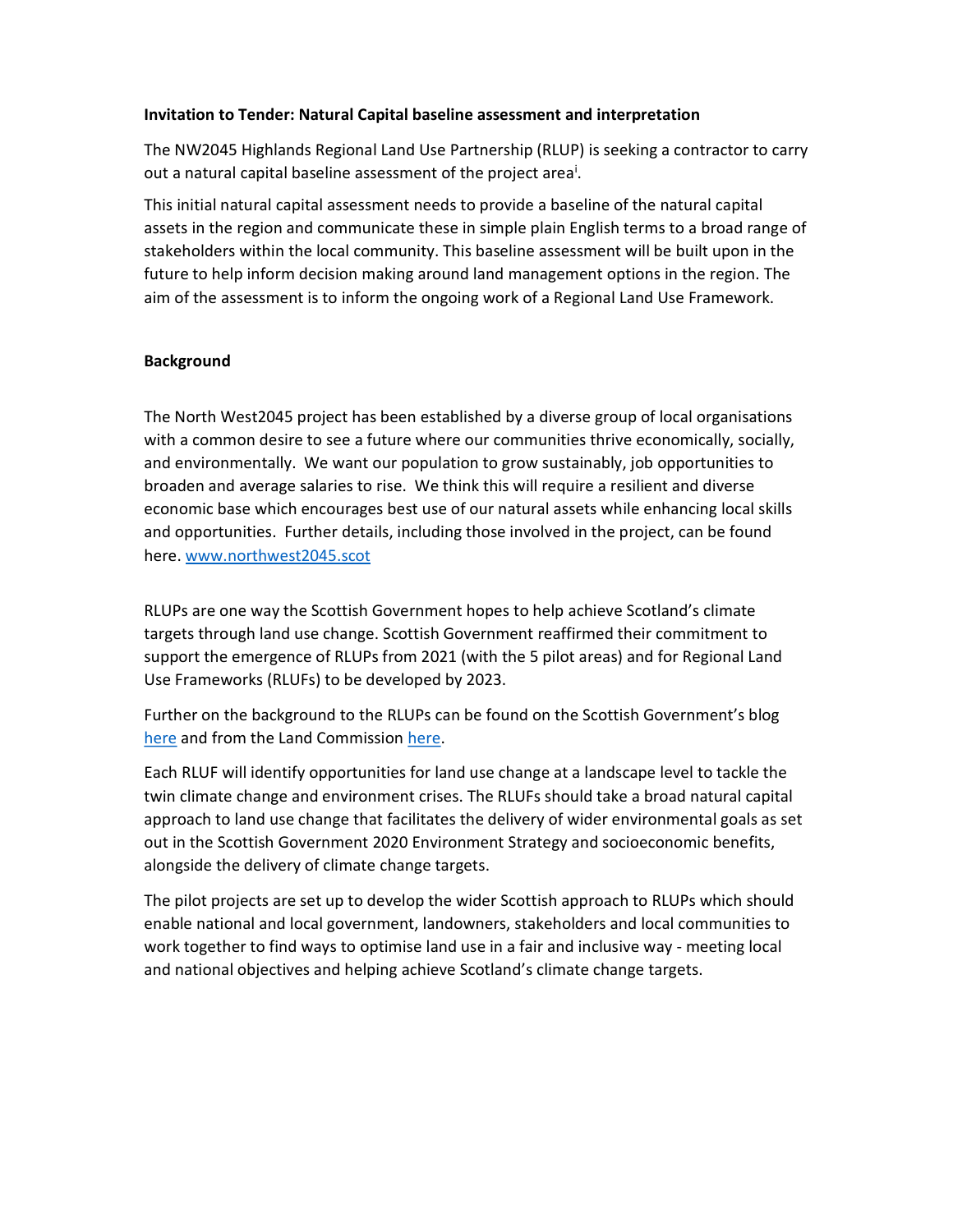### Scope of Service

The RLUP Natural Capital Working Group envisions this research being largely desk-based and that the successful contractor will be required to source the data for the assessment, carry out the assessment itself and present it in easily accessible formats including considering digital outputs.

The RLUP pilot acknowledges that the area of land involved is vast and the challenges of drilling down to a certain level of detail is difficult, that choices will need to be made about narrowing, either to a subset of natural assets included, areas covered, or resolution of data. The group encourages suggestions from possible contractors what they determine is most suitable here. This will be an ongoing, iterative process with the need for future work anticipated.

The successful contractor will be required to work independently, but will report to the Project Manager and the RLUP Natural Capital Working Group, which includes:

- Rachel Skene (Project Manager)
- Bruce Wilson Scottish Wildlife Trust
- Adam Rose Nature Scot
- Ewen McLachlan Assynt Development Trust
- Dr Laura Hamlet NWH Geopark
- Frances Gunn NW2045
- Helen Houston Scourie Community Development Company
- Andy Summers Highlife Highland
- David Shaw UHI

In addition to reporting to the Natural Capital Working Group, the successful contractor will be required to meet with the NW2045 Group to present their initial proposal, provide updates, and present their report. In the view of the working group, the objectives of the RLUP Baseline assessment are primarily to identify:

- What resolution of data is needed for an appropriate natura capital assessment for this project area and whether there is a case for dividing the project area in logical "parcels"
- The need for local, fine resolution scale data that identifies areas of anthropically influenced fertile soil and pockets of valuable peat beyond data currently available through national land capability maps
- Where geographically the natural capital assets are in the region
- The condition of these natural capital assets
- An overview of the main drivers of decline now and probable drivers in the future
- A balanced overview of the different flows of services and benefits these assets are providing
- Opportunities where natural capital assets could be improved, restored or enhanced
- The way ecosystem services interact and how they might respond to natural capital interventions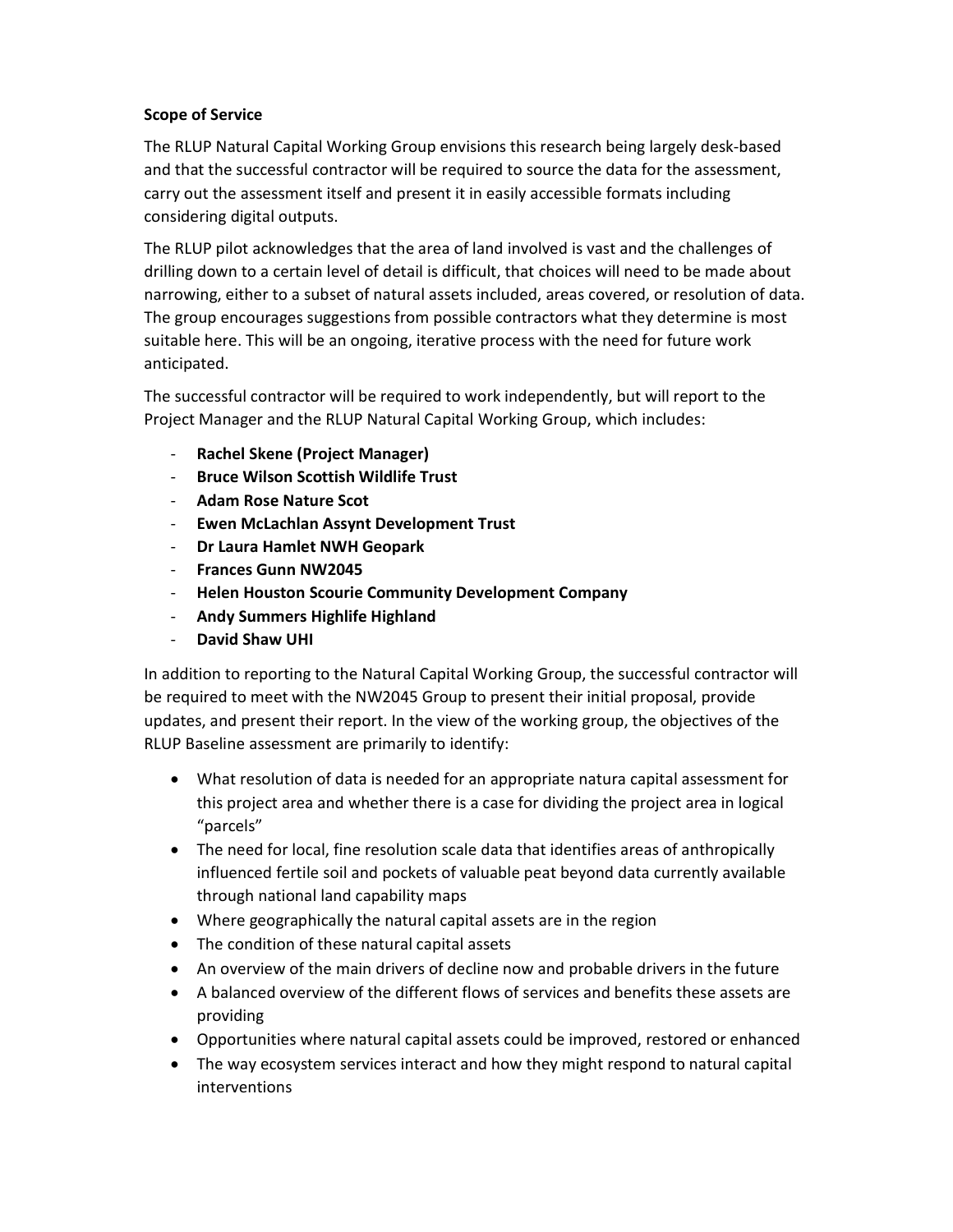- The highest impact, easiest to achieve interventions (bearing in mind social, economic and environmental considerations) which would help improve natural capital assets, including landscape scale interventions (the "low hanging fruit")
- Which natural capital assets are most important for climate change and biodiversity
- Which natural capital assets are most important for social/economic/cultural interests including educational value and significance.
- Where communities are in proximity to these assets settlements

The RLUP Natural Capital Working Group recognises the potential benefits of placing economic value on natural capital assets. However, in addition to a rigorous, quantitative report we are interested in a qualitative approach. This will identify the relative importance of the different natural capital assets and their cultural, social and economic benefits.

It should be kept in mind that the RLUP Natural Capital Working Group wishes that this assessment helps to bring stakeholders together to co-produce plans that can meet multiple objectives, helping pre-empt and manage conflicts of interest and generate opportunities that would not have been possible without taking a natural capital approach.<sup>ii</sup>

The tender application should outline:

- the approach that would be taken to deliver this project
- the relevant stakeholder groupings
- the skills and experience that will be provided at each stage, including personnel; and
- an anticipated timeline for each stage and deliverables.

#### **Milestones**

The dates below act as a guideline but can be discussed depending on the project details. Delivery of the final report and other outputs should be no later than Tuesday June 14th<sup>th</sup> 2022.

- Contract responses due by noon May  $11<sup>th</sup>$
- Contract awarded 17<sup>th</sup> May
- Start-up meeting with the RLUP Natural Capital Working Group week of 23rd May, to include presentation and discussion per next steps with RLUP Natural Capital Working Group
- Weekly updates with Project Manager
- Presentation to NW2045 Group, prior to report being finalised
- Delivery/presentation of NCA report to local communities, prior to report being finalised.
- Final report supplied to Project Manager by end of Monday 13<sup>th</sup> June
- Completion of all outputs confirmed, with final invoice submitted no later than noon on June 14th 2022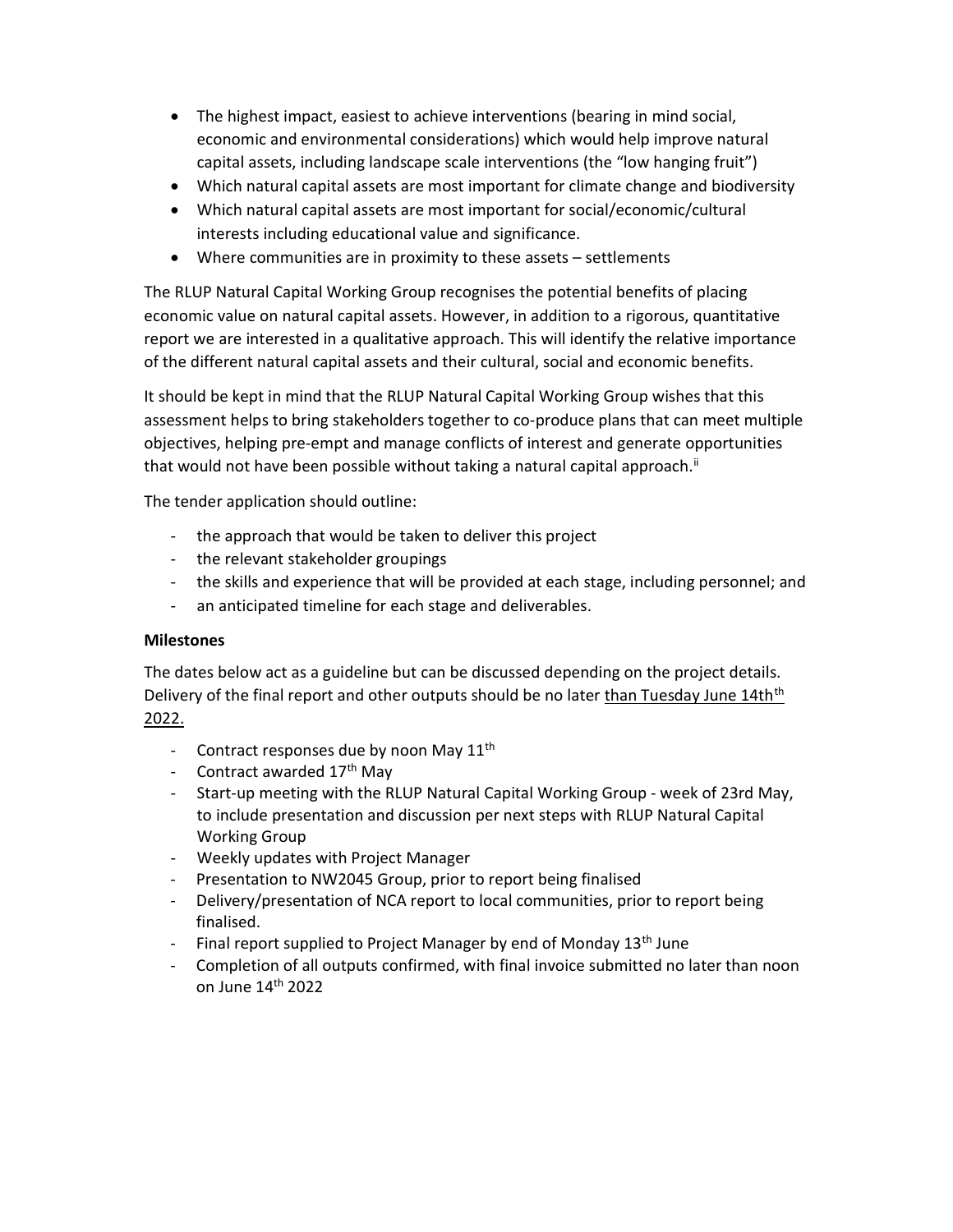### **Outputs**

A detailed report of the natural capital baseline assessment for North West Highland RLUP area, including:

- Review of the case study area;
- Sources of information available and any data gaps;
- An explanation of the methodology used;
- The findings of the assessment;
- Recommendations on how to integrate the assessment findings into the future decision making and the Regional Land Use Framework requested by Scottish Government;
- Challenges encountered, the lessons learned, and the potential barriers to progressing the RLUP approach in this area;
- Opportunities for further work that will help progress the RLUP, increase local ability to make decisions and be informed
- Presentations to update the RLUP Steering Group and a final presentation to the Steering Group. Both should be recorded and made available on-line so should be in very easy to understand formats which make sense to a broad audience.
- Concise briefing output summarising the report in plain English terms, thought should be given to how this can be disseminated and seen and understood by a wide audience locally.

Fees and cost The North West Highland RLUP has an appropriate budget to cover all the project outputs and invite tenders from suitably qualified contractors to fulfil the project aims.

Please provide a list of deliverables, a table of costs, with projected total cost, breakdown of contributions from staff to project, estimated hours of work and who will be doing the hours, and an invoicing structure with the tender response.

Evaluation of the Quote /Award Criteria The project will be evaluated on the basis of:

- Price ( inclusive of any VAT)
- Staffing devoted to the project
- Delivery / Timescales proposed (as set out in milestones) and risk management
- Understanding of specific project requirements and the wider Scottish Government policy context
- Proposed deliverables
- Methodology and approach proposed
- Specific expertise proposed for the service, including:
	- o Knowledge of the RLUP process and requirements
	- o Experience with carrying out natural capital assessments (essential)
	- o Experience with quantifying social and cultural benefit
	- $\circ$  Experience of working in and knowledge of land use and management in the NorthWest Highlands
- Environmental sustainability
- Fair working practices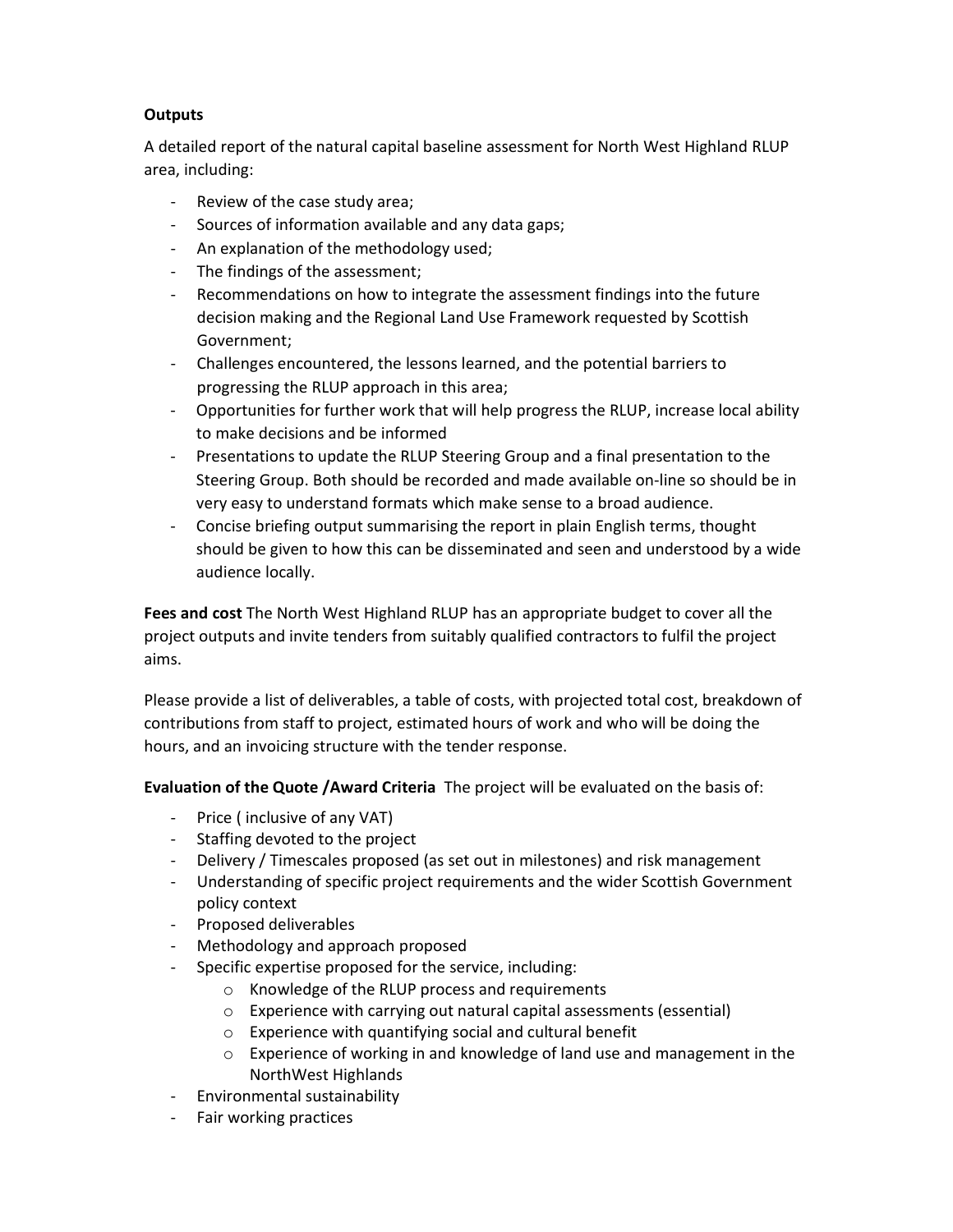The RLUP Natural Capital Working Group will evaluate tenders against qualitative as well as quantitative criteria. The successful tender is therefore the one that is deemed best and most suitable tender and this may not necessarily be the lowest-priced tender. In the event of equally scored tenders (where two or more of the compliant highest-scoring scoring tenderers have the same total weighted score, considering both quality and price) The RLUP Natural Capital Working Group reserves the right to come to a decision after discussion within the group.

Quotes may be disqualified for the following reasons:

- the price is considered to be 'abnormally low'
- failure to submit requested information or failure to answer questions

| <b>Evaluation Criteria</b>                                      | Weighting (%) |
|-----------------------------------------------------------------|---------------|
| Price (Commercial)                                              | $[40\%]$      |
| Price will be evaluated as per the details in this Statement of | $[40\%]$      |
| Requirements using the 'Tender Evaluation Sum'                  |               |
| Quality (Technical)                                             | $[60\%]$      |
| Guidance [Complete as appropriate to contract]                  | [20%]         |
| A [e.g. Understanding of Requirements]                          |               |
|                                                                 |               |
| B [e.g. Staffing & Resource]                                    | $[10\%]$      |
|                                                                 |               |
| C [e.g. Timetable and delivery including risk management]       | [15%]         |
|                                                                 |               |
| Sustainability                                                  | $[10\%]$      |
|                                                                 |               |
| <b>Fair Work Practices</b>                                      | [5%]          |
|                                                                 |               |

| <b>Evaluation</b> | <b>Description</b>                                                                                                                                                                                       | <b>Scoring</b> |
|-------------------|----------------------------------------------------------------------------------------------------------------------------------------------------------------------------------------------------------|----------------|
| Outstanding       | Response is completely relevant and excellent overall. It is<br>comprehensive, unambiguous and demonstrates a<br>thorough understanding of the requirement and provides<br>robust detail and innovation. | 4              |
| Good              | Response is relevant and good. It is sufficiently detailed to<br>demonstrate a good understanding and provides details on<br>how the requirement will be fulfilled.                                      | 3              |
| Acceptable        | Response is relevant and acceptable. It addresses a broad<br>understanding of the requirement but may lack details in<br>how the requirement will be fulfilled.                                          | $\mathcal{P}$  |
| Poor              | Response is partially relevant but poor. It addresses some<br>elements of the requirement but contains insufficient                                                                                      |                |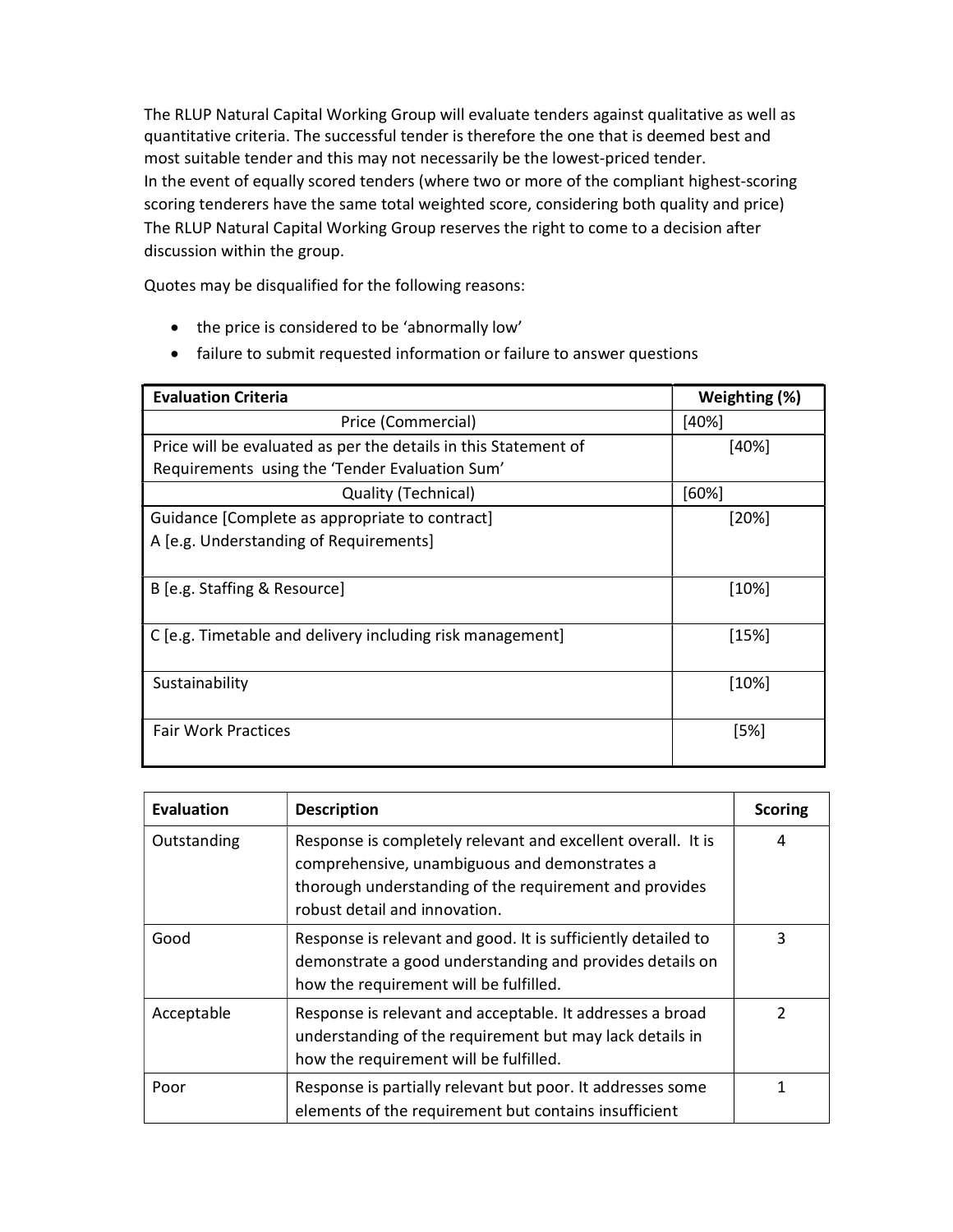| Evaluation   | <b>Description</b>                                                                         | <b>Scoring</b> |
|--------------|--------------------------------------------------------------------------------------------|----------------|
|              | and/or limited explanation to demonstrate how the<br>requirement will be fulfilled.        |                |
| Unacceptable | Nil or inadequate response. It fails to demonstrate an ability<br>to meet the requirement. | 0              |

### **Contact**

Tender applications should be submitted in electronic format to Rachel Skene, Project Manager, by noon on 11th May 2022 Rachel.skene@northwest2045.scot

Funding The North West Highland Regional Land Use Partnership baseline study is supported by National Lottery Heritage Fund, Nature Scot and Scottish Government funding and we acknowledge and thank them for this.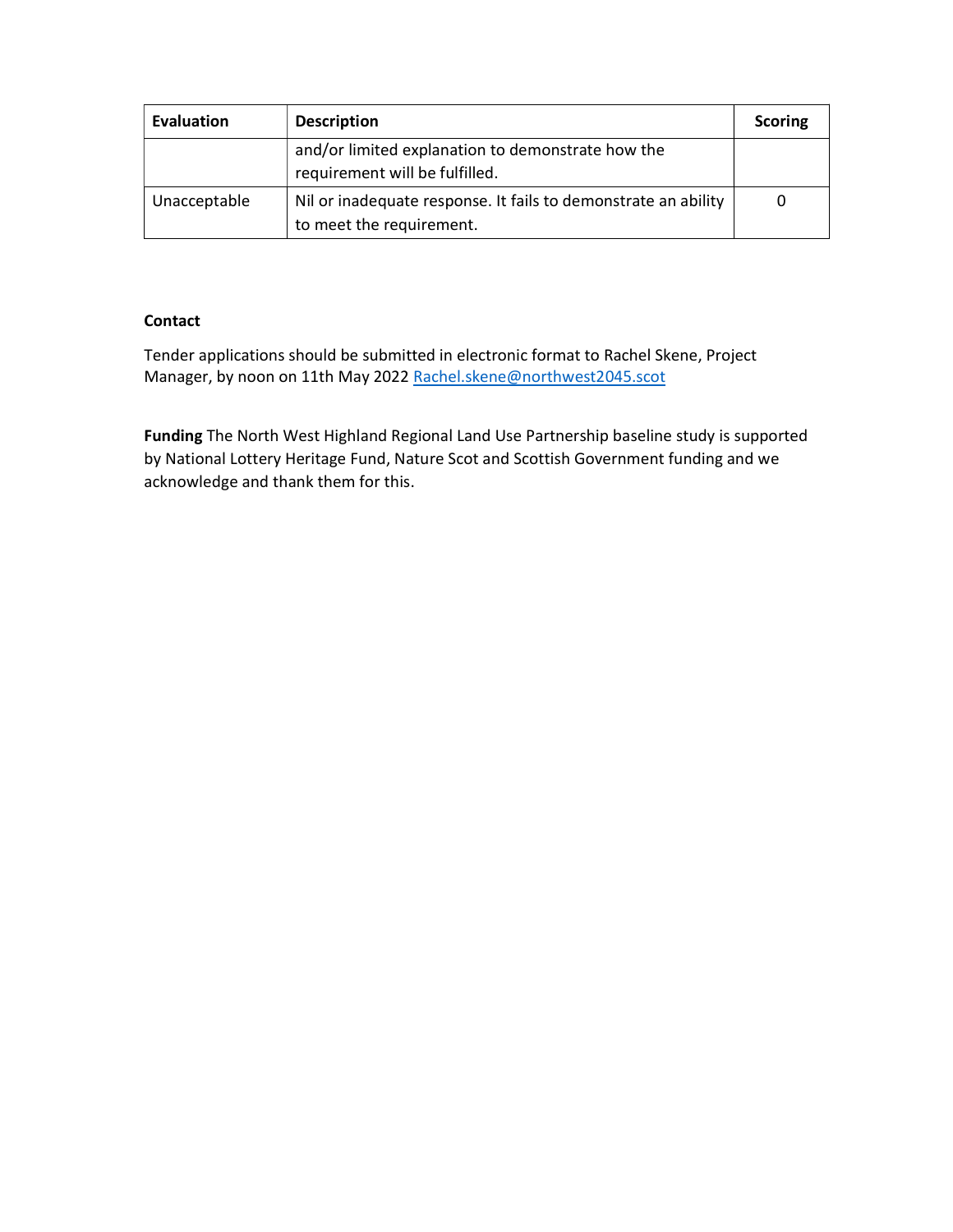#### Tenderer Declaration

Dear Sir/Madam,

## Quote for Natural Capital baseline assessment and interpretation for North West 2045 Regional Land Use Partnership

I/We hereby confirm the I/we have read and understood this Statement of Requirements are fully satisfied as to my/our abilities and experience in all respects to satisfy all the requirements stated therein.

I/We hereby offer to execute the contract in accordance with all the terms and conditions, as referenced in this Statement of Requirements or further instructions that may be provided, for the Price(s)/Rate(s) detailed in my/our submitted Quote.

Print Name.......................................................................................

Company..........………………..........................................................

Date.................................................................................................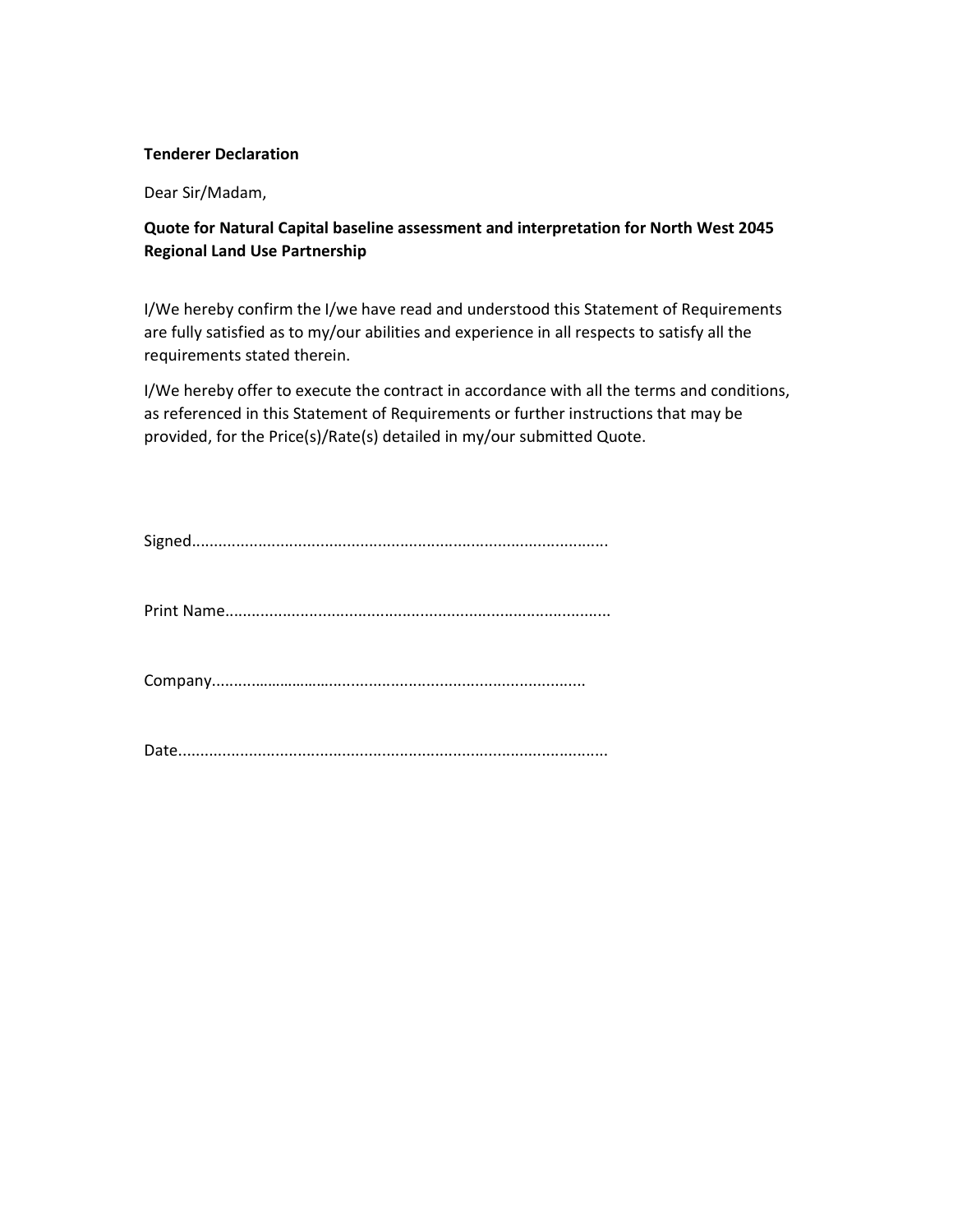## Tenderer Application Form

Tenderers should complete the following form as fully as possible. The successful tenderer(s) may be requested to supply further company information once the contract has been awarded.

| <b>BASIC DETAILS OF YOUR ORGANISATION</b>                                  |  |  |
|----------------------------------------------------------------------------|--|--|
| Name of the organisation in<br>whose name the quote is<br>being submitted: |  |  |
| Contact name for enquiries<br>about this quote:                            |  |  |
| Position (Job Title):                                                      |  |  |
| Address:                                                                   |  |  |
| Telephone number:                                                          |  |  |
| Email address:                                                             |  |  |
| Website address (if<br>applicable):                                        |  |  |